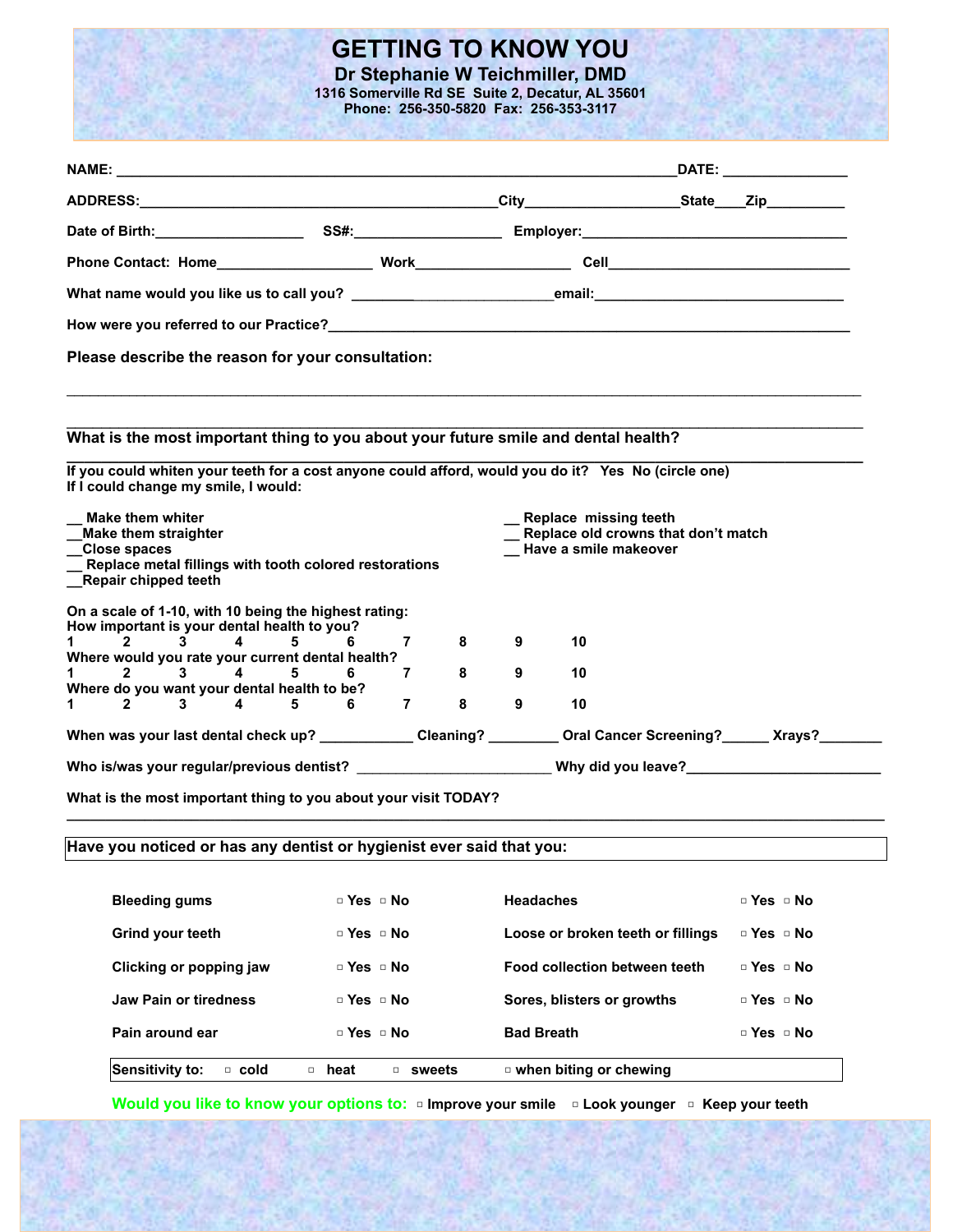DATE 10/30/2009

## **MEDICAL HISTORY**

| PATIENT NAME                                                                                                                                                                                                                                                                                                                                                                                                                                                                                                                                                                                                                                                                                                                                                                                           |                                                                                                                                                                                                                                                                                                                                                                                                                                                                                                                                                                                                                                                                                                                                                                                                         | <b>Birth Date</b>                                                                                                                                                                                                                                                                                                                                                                                                                                                                                                                                                                                                                                                                  |                                                                                                                                                                                                                                                                                                                                                                                                                                                                                                                                                                                                                                                                                   |  |  |
|--------------------------------------------------------------------------------------------------------------------------------------------------------------------------------------------------------------------------------------------------------------------------------------------------------------------------------------------------------------------------------------------------------------------------------------------------------------------------------------------------------------------------------------------------------------------------------------------------------------------------------------------------------------------------------------------------------------------------------------------------------------------------------------------------------|---------------------------------------------------------------------------------------------------------------------------------------------------------------------------------------------------------------------------------------------------------------------------------------------------------------------------------------------------------------------------------------------------------------------------------------------------------------------------------------------------------------------------------------------------------------------------------------------------------------------------------------------------------------------------------------------------------------------------------------------------------------------------------------------------------|------------------------------------------------------------------------------------------------------------------------------------------------------------------------------------------------------------------------------------------------------------------------------------------------------------------------------------------------------------------------------------------------------------------------------------------------------------------------------------------------------------------------------------------------------------------------------------------------------------------------------------------------------------------------------------|-----------------------------------------------------------------------------------------------------------------------------------------------------------------------------------------------------------------------------------------------------------------------------------------------------------------------------------------------------------------------------------------------------------------------------------------------------------------------------------------------------------------------------------------------------------------------------------------------------------------------------------------------------------------------------------|--|--|
| Although dental personnel primarily treat the area in and around your mouth, your mouth is a part of your entire body. Health problems that you may<br>have, or medication that you may be taking, could have an important interrelationship with the dentistry you will receive. Thank you for answering the<br>following questions.                                                                                                                                                                                                                                                                                                                                                                                                                                                                  |                                                                                                                                                                                                                                                                                                                                                                                                                                                                                                                                                                                                                                                                                                                                                                                                         |                                                                                                                                                                                                                                                                                                                                                                                                                                                                                                                                                                                                                                                                                    |                                                                                                                                                                                                                                                                                                                                                                                                                                                                                                                                                                                                                                                                                   |  |  |
|                                                                                                                                                                                                                                                                                                                                                                                                                                                                                                                                                                                                                                                                                                                                                                                                        | Are you under a physician's care now? $\bigcirc$ Yes $\bigcirc$ No If yes, please explain:<br>Have you ever been hospitalized or had a major operation? $\bigcirc$ Yes $\bigcirc$ No If yes, please explain:<br>Have you ever had a serious head or neck injury? $\bigcirc$ Yes $\bigcirc$ No If yes, please explain:<br>Are you taking any medications, pills, or drugs? $\bigcirc$ Yes $\bigcirc$ No If yes, please explain:<br>Do you take, or have you taken, Phen-Fen or Redux? ○ Yes ○ No<br>Are you on a special diet? ○ Yes ○ No<br>Do you use tobacco? ○ Yes ○ No<br>Do you use controlled substances? O Yes O No                                                                                                                                                                              |                                                                                                                                                                                                                                                                                                                                                                                                                                                                                                                                                                                                                                                                                    | the contract of the contract of the contract of the contract of the contract of<br><b>Charles and more of the control and pro-</b><br><u> 1980 - Andrea Barbara, Amerikaansk politiker (</u>                                                                                                                                                                                                                                                                                                                                                                                                                                                                                      |  |  |
| Women: Are you<br>Pregnant/Trying to get pregnant? ○ Yes ○ No                                                                                                                                                                                                                                                                                                                                                                                                                                                                                                                                                                                                                                                                                                                                          |                                                                                                                                                                                                                                                                                                                                                                                                                                                                                                                                                                                                                                                                                                                                                                                                         | Taking oral contraceptives? ◯ Yes ◯ No                                                                                                                                                                                                                                                                                                                                                                                                                                                                                                                                                                                                                                             | Nursing? ○ Yes ○ No                                                                                                                                                                                                                                                                                                                                                                                                                                                                                                                                                                                                                                                               |  |  |
| Are you allergic to any of the following?<br>Aspirin<br>Penicillin<br>Other If yes, please explain:                                                                                                                                                                                                                                                                                                                                                                                                                                                                                                                                                                                                                                                                                                    | Acrylic<br>Codeine                                                                                                                                                                                                                                                                                                                                                                                                                                                                                                                                                                                                                                                                                                                                                                                      | Metal<br>Latex                                                                                                                                                                                                                                                                                                                                                                                                                                                                                                                                                                                                                                                                     | Local Anesthetics                                                                                                                                                                                                                                                                                                                                                                                                                                                                                                                                                                                                                                                                 |  |  |
| Do you have, or have you had, any of the following?<br><b>AIDS/HIV Positive</b><br>$O$ Yes $O$ No<br>$\bigcirc$ Yes $\bigcirc$ No<br>Alzheimer's Disease<br>$\bigcirc$ Yes $\bigcirc$ No<br>Anaphylaxis<br>$O$ Yes $O$ No<br>Anemia<br>$\bigcirc$ Yes $\bigcirc$ No<br>Angina<br>Yes() No<br>Arthritis/Gout<br>0<br>Yes() No<br>O<br>Artificial Heart Valve<br>Artificial Joint<br>$()$ Yes $()$ No<br>○ Yes○ No<br>Asthma<br>Yes() No<br><b>Blood Disease</b><br>○<br><b>Blood Transfusion</b><br>$\bigcirc$ Yes $\bigcirc$ No<br>Breathing Problem<br>◯ Yes () No<br>○ Yes○ No<br><b>Bruise Easily</b><br>$Yes$ No<br>Cancer<br>$O$ Yes $O$ No<br>Chemotherapy<br><b>Chest Pains</b><br>○ Yes○ No<br>Cold Sores/Fever Blisters ( ) Yes ( ) No<br>Congenital Heart Disorder ○ Yes ○ No<br>Convulsions | ○ Yes ○ No<br>Cortisone Medicine<br>$O$ Yes $O$ No<br><b>Diabetes</b><br>$Yes$ No<br>Drug Addiction<br>Easily Winded<br>$Yes$ No<br>⊖<br>$\bigcirc$ Yes $\bigcirc$ No<br>Emphysema<br>Epilepsy or Seizures<br>Yes $\bigcirc$ No<br>O<br>$\bigcirc$ Yes $\bigcirc$ No<br>Excessive Bleeding<br><b>Excessive Thirst</b><br>○ Yes ○ No<br>Fainting Spells/Dizziness<br>$Yes$ No<br>Frequent Cough<br>$O$ Yes $O$ No.<br>Frequent Diarrhea<br>$()$ Yes $()$ No<br>$\bigcirc$ Yes $\bigcirc$ No<br>Frequent Headaches<br>Genital Herpes<br>$Yes \bigcirc$ No<br>Ω<br>Glaucoma<br>$Yes$ No<br>$Yes$ No<br>Hay Fever<br>O<br>Heart Attack/Failure<br>○ Yes ○ No<br>Heart Murmur<br>$Yes$ No<br>◯ Yes ◯ No<br>Heart Pace Maker<br>○ Yes ○ No   Heart Trouble/Disease ○ Yes ○ No   Recent Weight Loss ○ Yes ○ No | ○ Yes ○ No<br>Hemophilia<br><b>Hepatitis A</b><br>$\bigcirc$ Yes $\bigcirc$ No<br>$\bigcirc$ Yes $\bigcirc$ No<br>Hepatitis B or C<br>$O$ Yes $O$ No<br>Herpes<br>High Blood Pressure<br>$O$ Yes $O$ No<br>Hives or Rash<br>Yes() No<br>$\circ$<br>○ Yes ○ No<br>Hypoglycemia<br>$O$ Yes $O$ No<br>Irregular Heartbeat<br>$O$ Yes $O$ No<br>Kidney Problems<br>◯ Yes ◯ No<br>Leukemia<br>$()$ Yes $()$ No<br>Liver Disease<br>Low Blood Pressure<br>$O$ Yes $O$ No<br>Lung Disease<br>○ Yes ○ No<br>Mitral Valve Prolapse ○ Yes ○ No<br>$O$ Yes $O$ No<br>Pain in Jaw Joints<br>Parathyroid Disease ○ Yes ○ No<br>Psychiatric Care<br>○ Yes ○ No<br>Radiation Treatments◯ Yes ◯ No | $\bigcirc$ Yes $\bigcirc$ No<br>Renal Dialysis<br>$\bigcirc$ Yes $\bigcirc$ No<br>Rheumatic Fever<br>Yes() No<br>Rheumatism<br>○ Yes ○ No<br>Scarlet Fever<br>$()$ Yes $()$ No<br>Shingles<br>Yes() No<br>Sickle Cell Disease<br>O<br>Yes () No<br>⊖<br>Sinus Trouble<br>○ Yes ○ No<br>Spina Bifida<br>Stomach/Intestinal Disease ○ Yes ○ No<br>○ Yes ○ No<br>Stroke<br>○ Yes ○ No<br>Swelling of Limbs<br>$O$ Yes $O$ No<br><b>Thyroid Disease</b><br>Tonsillitis<br>◯ Yes ◯ No<br>$Yes$ No<br>Tuberculosis<br>⊖<br>$\bigcap$ Yes $\bigcap$ No<br>Tumors or Growths<br>$\bigcirc$ Yes $\bigcirc$ No<br>Ulcers<br>○ Yes ○ No<br>Venereal Disease<br>○ Yes ○ No<br>Yellow Jaundice |  |  |
| Comments:                                                                                                                                                                                                                                                                                                                                                                                                                                                                                                                                                                                                                                                                                                                                                                                              | <u> 1989 - Andrea Andrea Andrea Andrea Andrea Andrea Andrea Andrea Andrea Andrea Andrea Andrea Andrea Andrea Andr</u>                                                                                                                                                                                                                                                                                                                                                                                                                                                                                                                                                                                                                                                                                   |                                                                                                                                                                                                                                                                                                                                                                                                                                                                                                                                                                                                                                                                                    |                                                                                                                                                                                                                                                                                                                                                                                                                                                                                                                                                                                                                                                                                   |  |  |
|                                                                                                                                                                                                                                                                                                                                                                                                                                                                                                                                                                                                                                                                                                                                                                                                        | To the best of my knowledge, the questions on this form have been accurately answered. I understand that providing incorrect information can be<br>dangerous to my (or patient's) health. It is my responsibility to inform the dental office of any changes in medical status.                                                                                                                                                                                                                                                                                                                                                                                                                                                                                                                         |                                                                                                                                                                                                                                                                                                                                                                                                                                                                                                                                                                                                                                                                                    |                                                                                                                                                                                                                                                                                                                                                                                                                                                                                                                                                                                                                                                                                   |  |  |
|                                                                                                                                                                                                                                                                                                                                                                                                                                                                                                                                                                                                                                                                                                                                                                                                        |                                                                                                                                                                                                                                                                                                                                                                                                                                                                                                                                                                                                                                                                                                                                                                                                         |                                                                                                                                                                                                                                                                                                                                                                                                                                                                                                                                                                                                                                                                                    |                                                                                                                                                                                                                                                                                                                                                                                                                                                                                                                                                                                                                                                                                   |  |  |